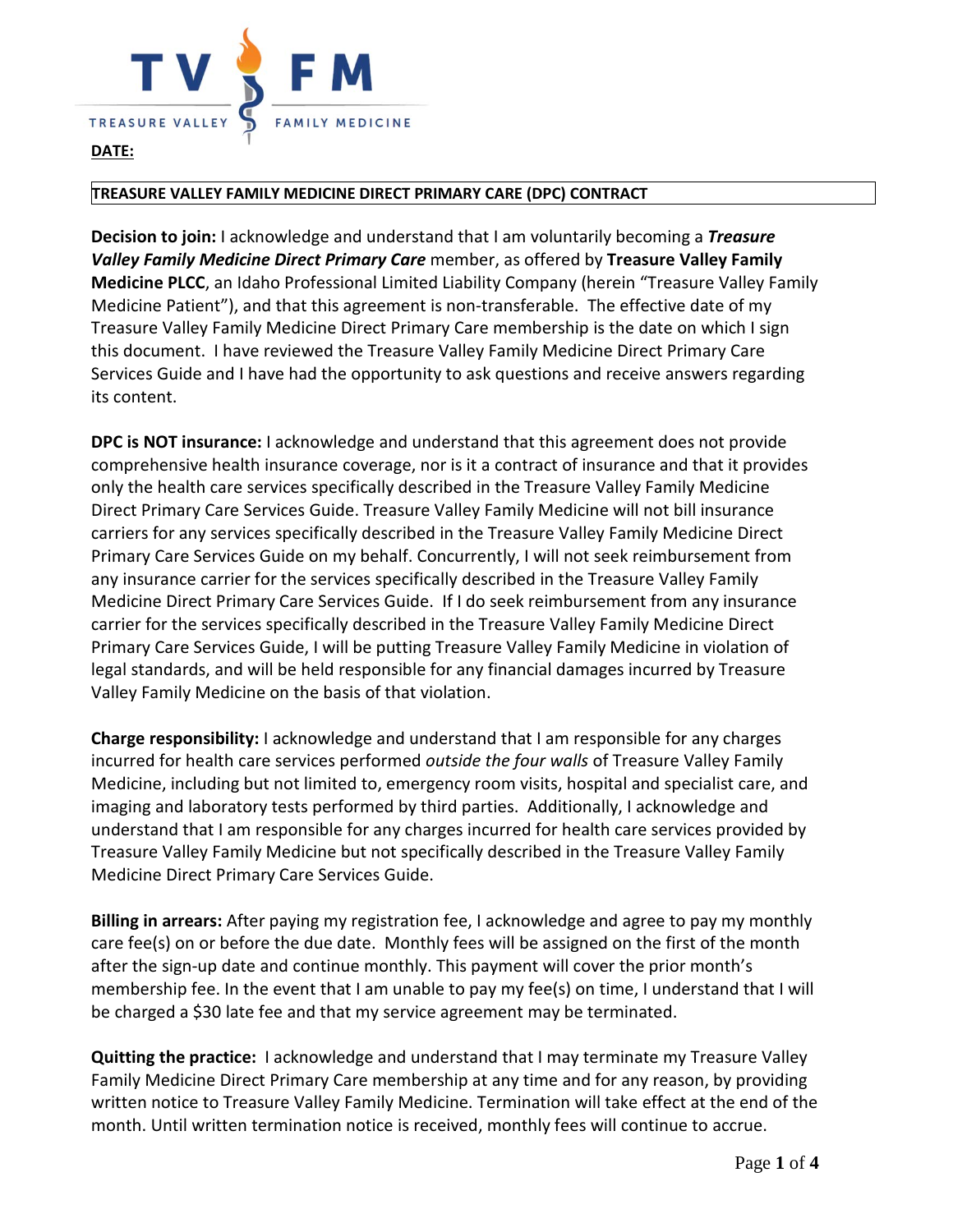

**Termination**: I acknowledge and understand that Treasure Valley Family Medicine may terminate my Treasure Valley Family Medicine Direct Primary Care membership by providing me written notice, effective at the end of that calendar month. Treasure Valley Family Medicine will not terminate this Patient Agreement solely on the basis of health status or protected status. Treasure Valley Family Medicine will assist transferring records to the new primary physician.

**Rejoining:** I acknowledge and understand that in the event that I terminate my Treasure Valley Family Medicine Direct Primary Care membership after receiving initial services that I will not be allowed to reestablish my membership prior to the passage of 18 months from the termination date, unless I agree to pay an early rejoining fee of \$500 per member.

**Fee Schedule:** I acknowledge and understand the following Treasure Valley Family Medicine Direct Primary Care membership fee schedule:

> \$50 one time - Family registration fee \$70 / month - First Adult \$50 / month - 2nd Adult/Spouse \$30 / month - Each child

**HSA, HRA, FSA accounts and Direct Primary Care.** At this time, the IRS does not consider primary care monthly membership fees eligible for these accounts, since Direct Primary Care did not exist when these accounts were rolled out

**Maintain health insurance for services not provided by this agreement.** The logic behind Direct Primary Care is to exclude insurance from the basic transaction of ongoing and routine primary care. On the other hand, buying health insurance to cover unpredictable and catastrophic expenses is necessary as well; to meet the Affordable Care Act (Obamacare) requirements, you need a catastrophic insurance policy in addition to Direct Primary Care to avoid the income tax penalty.

**Change in service:** I acknowledge and understand that Treasure Valley Family Medicine may add or discontinue services, or may increase my fee schedule at any time (but no more than once per year), and that I will be given, in writing, at least sixty (60) days notice of such fee schedule changes.

**Addressing concerns:** I agree to first bring any complaints about services I receive as a Treasure Valley Family Medicine Direct Primary Care member to the attention of Treasure Valley Family Medicine Patient staff. Unresolved complaints may then be brought to the attention of the Idaho Board of Medicine, 1755 N Westgate Dr, Boise, ID 83704. (208) 327-7000.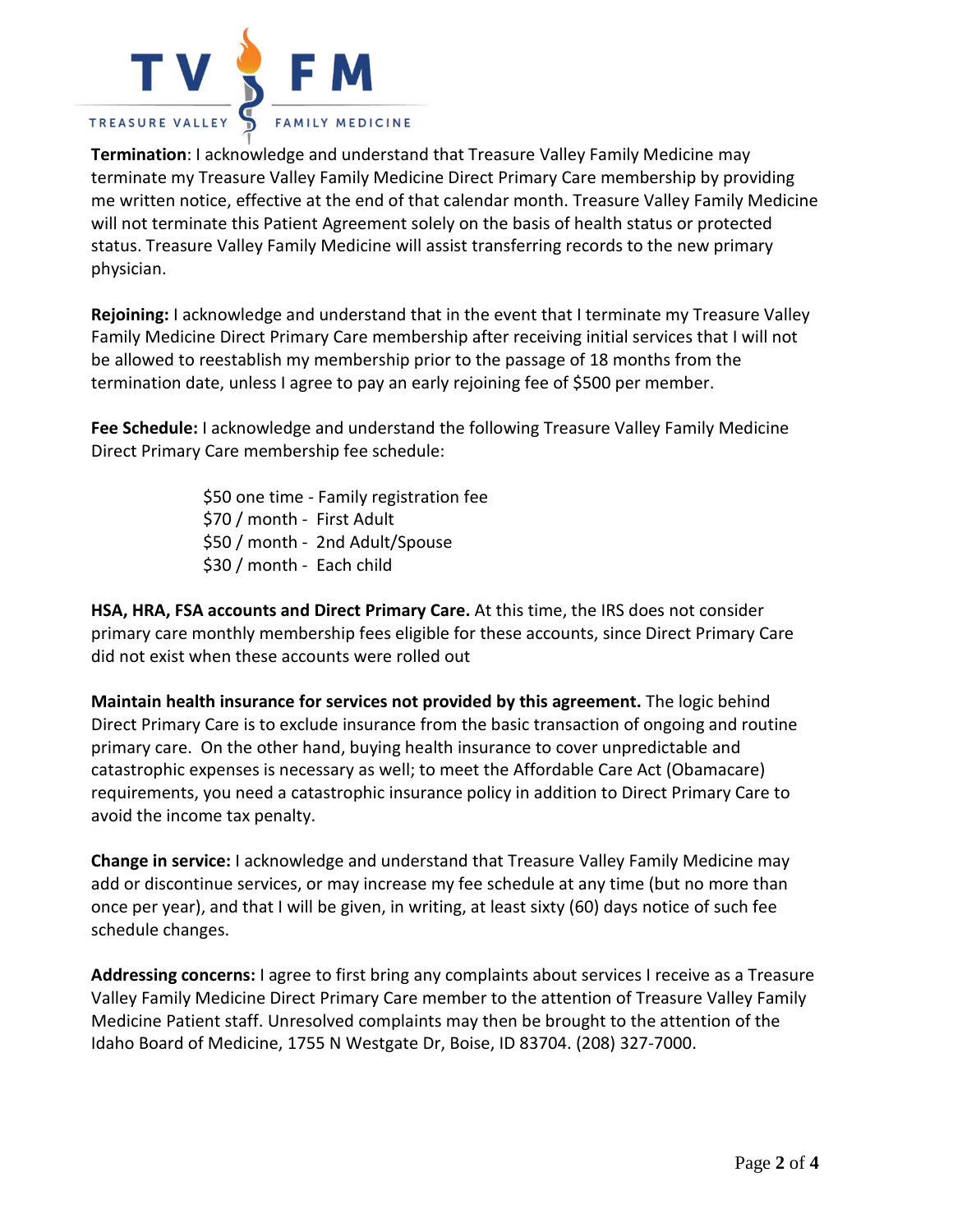

## **Treasure Valley Family Medicine Direct Primary Care Services Guide**

- Same day or next-business-day office appointments Monday through Friday, excluding office holidays. [Rarely Dr. Crownover will be out of town and unavailable for a few days for in-person care, yet still be available electronically] Appointment types include wellness exams, acute and chronic disease management, prenatal care, DOT exams, psychiatric medication management and multiple procedures (listed below).
- Almost unlimited access (up to 99 encounters per month) to provide as much comprehensive primary care medicine via phone and portal message exchange (i.e., HIPAA compliant email) that can be accomplished in a safe manner. (Please limit afterhours calls to medical urgencies.)
- Open notes electronic access to each appointment's medical record and all test results via web based individual patient portal.
- Office-based testing and minor procedures when medically indicated:
	- o Basic wound care
		- o Circumcision (newborn to 1 mo age)
		- o Dipstick urinalysis
		- o EKG with interpretation
		- o Endometrial biopsy (minus laboratory component)
		- o Hemoglobin A1c for diabetes
		- o In-office blood draw (minus laboratory processing component)
		- o Intrauterine device insertion (minus purchase price)
		- o Nexplanon implantable contraception (minus purchase price)
		- o Office-based ultrasound (obstetric)
		- o Orthopedic steroid injection joints, ingrown toenail removal, ear acupuncture for muscle strains
		- o Pap smear (minus laboratory component)
		- o Rapid influenza test
		- o Rapid Strep throat test
		- o Suturing closure of non-facial minor lacerations
		- o Skin biopsies (minus laboratory component)
		- o Spirometry with interpretation
		- o Urine pregnancy test
- Vaccine/medication administration (does not include cost of vaccine/medication).
- Access to cash pay discounts we are able to negotiate on your behalf from various 3rdparties such as imaging centers and laboratories.
- Organization and review of your historic and outside medical records.
- Sophisticated electronic health record (AthenaHealth) includes ability to track test results, identify those who are behind on preventative health screening and to track orders such as labs, imaging and referrals until results are available.